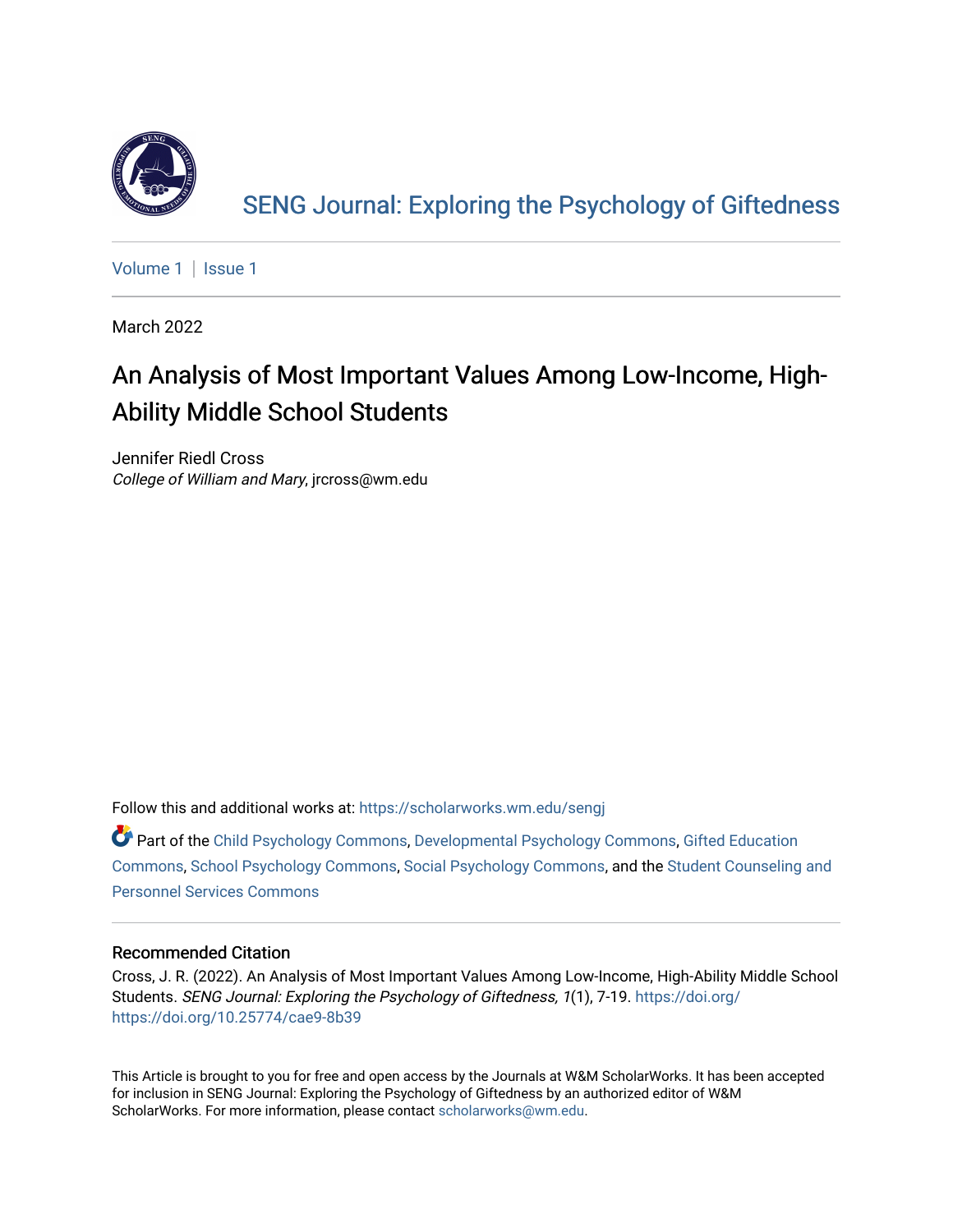

# **An Analysis of Most Important Values** Vol. 1, No. 1, 7-19 **Among Low-Income, High-Ability Middle School Students**

[Jennifer Riedl Cross, Ph.D.](https://orcid.org/0000-0002-7133-8792)

### **Abstract**

Value orientations based on Schwartz's theory of human values were collected from low-income, high-ability middle school students (*N* = 215; 87.4% Black, Hispanic, or Mixed) through a values affirmation activity in the 7th and again in the 8th grade. Students ranked "Being successful" highest in 7th grade, "Being safe and secure" highest in 8th grade. Most important values in the Conservation and Self-Transcendent quadrants predominated and were most stable from 7th to 8th grade. Analysis of essays on their most important values identified the significance of Others in their lives, including the desire to be successful for others. Reflecting on their values led them to be Future Oriented in their thinking about the values that should guide them. Fear/Death-Awareness was another significant theme, as students described their desire to be free from danger and to live a good life, short as it may be. As educators build supportive environments in schools for economically disadvantaged students, they can benefit from considering the importance of students' values, which will be motivating factors in their engagement.

**Keywords:** *values • low-income • underrepresented • moral development • mortality salience • motivation • beliefs • middle school • disadvantaged*

In a study of more than 300 supporters of gifted education—researchers, teachers, administrators, and parents—there was nearly 100% agreement that the primary purpose of gifted education is "to help students with gifts and talents achieve their maximum potential" (Cross et al., 2010, p. 241). Exactly what is meant by "potential," however, is a value-laden question. Is the wealthiest person the one who has achieved maximum potential? Or the kindest, most generous person? Is the person who cunningly avoids barriers to their own prosperity (e.g., paying taxes, following rules, etc.) maximizing their potential? Is the mountain-climber or extreme athlete who spends a lifetime attempting to achieve a personal goal maximizing their potential? These are examples of individuals on different ends of motivational continua, which Schwartz (1992) describes as part of a circumplex of values. Individuals are motivated by the importance they place on four opposing value orientations: self-enhancement/self-transcendence and conservation/openness to change (Schwartz, 1992). Which of these orientations underpins our notion of maximized potential will determine how the task is approached.

Value orientations have been largely neglected in research on students with gifts and talents (SWGT), as researchers have focused on more narrow motivational constructs, such as attribution (e.g., Snyder et al., 2013), achievement goals (e.g., Fletcher & Speirs Neumeister, 2012), or personality (e.g., Mammadov et al., 2018), for example. The long history of values research (e.g., Allport et al., 1960; Rokeach, 1973; Schwartz, 1992; Schwartz et al., 2012) provides a broader framework within which

Address correspondence to Jennifer Riedl Cross, Center for Gifted Education, William & Mary, P. O. Box 8795, Williamsburg, VA 23187. E-mail: jrcross@wm.edu

to consider the motivations of SWGT, opening the door to new directions for the support of their psychosocial development. As significant motivators of behavior, it is important to understand the value orientations of highability students. This may have particular significance among underrepresented populations, whose value orientations may be questioned by educators and decisionmakers. For example, educators may create punitive policies based on their assumption that parents of students from low-income backgrounds do not value academic achievement, when this is not at all the case. Misperceptions of others' values are frequent (Hanel et al., 2018) and may be the source of discord or ineffective policy implementation. The present study is the first of its kind to explore the values of low-income, high-ability middle school students, who may benefit most from our greater understanding of their value orientations.

## **Values in Psychological Research**

Values are "cognitive representations of basic motivations" (Sagiv & Roccas, 2017, p. 3). They are abstract ideas of what is desirable and important to an individual, and are relatively stable, once established, although they can change in response to cultural shifts, such as immigration (Bardi & Goodwin, 2011), or major events, such as the September 11, 2001 terrorist attacks on the World Trade Center towers (Murphy et al., 2004). Changes in value hierarchies occur with development, as well (e.g., Cieciuch et al., 2016; Vecchione et al., 2020). One's values are not specific to one situation or another, but guide behavior and evaluations across situations (Schwartz, 1992). Values are guiding principles that underpin our judgments and justifications for behaviors. These characteristics distinguish values from attitudes, traits, or interests, all of which may be affected by values.

DOI: https://doi.org/10.25774/cae9-8b39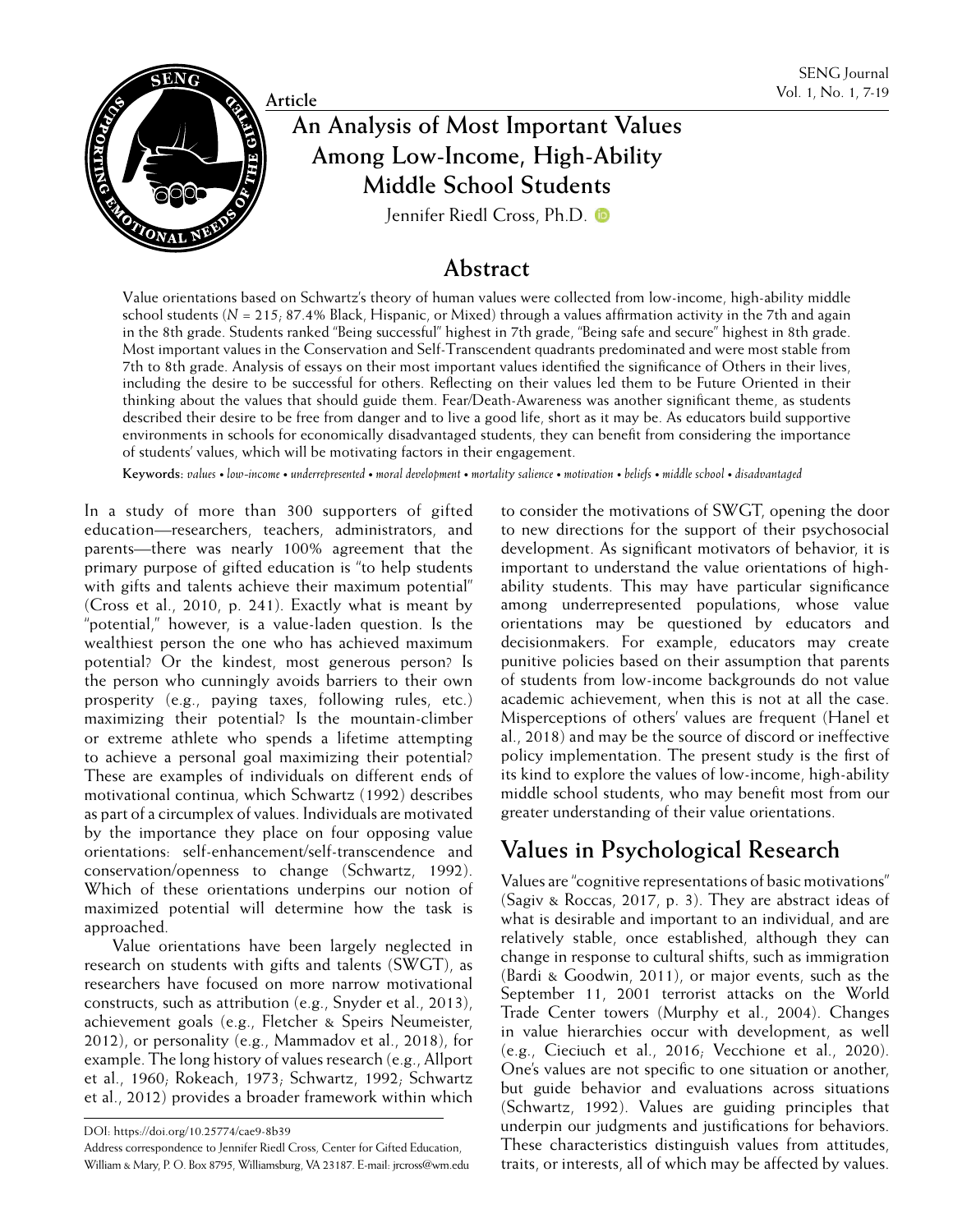People assign varied importance to their values and those deemed more important will be most likely to determine behaviors (Sagiv & Roccas, 2017).

Hitlin (2003) proposed that values are at the core of one's personal identity, determining what behaviors, including those necessary to attain possible selves (Markus & Nurius, 1986; Oyserman, et al., 2006), are desirable and, therefore, "'feel' right" (Hitlin, 2003, p. 124). Schwartz (1992; Schwartz et al., 2012) proposed that values exist in an integrated system of motivations, represented by a circumplex of interrelated value types. The 10 values in Schwartz's (1992) circumplex—selfdirection, stimulation, hedonism, achievement, power, security, conformity, tradition, benevolence, and universalism—represent conflicting desires for openness to change or conservation and for self-transcendence or self-enhancement. When self-enhancement (e.g., being ambitious, influential, capable, etc.) is the most desirable goal, there will be at least some degree of conflict with values of self-transcendence (e.g., equality, social justice, benevolence). After two decades of research based on the circumplex model, Schwartz and colleagues (2012) included enhancements to the model. They identified the openness to change and self-enhancement dimensions as having a personal focus, whereas the conservation and self-transcendence dimensions represent a social focus. Conservation and self-enhancement values would be most likely to take precedence when a person faces threats to security or self-preservation. Holding self-protection and anxiety-avoidance values would be adaptive in the face of such threats. In the absence of those threats, one may be better able to focus on the growth and anxiety-free values of self-transcendence and openness to change.

*SENG Journal Vol. 1, No. 1, 7-19* The development of values among children is a relatively new area of research. There is some evidence that children develop values through socialization processes (Döring et al., 2017), while other research has identified genetic factors, particularly for self-transcendence, selfenhancement, and conservation values (Uzefosky et al., 2016). In a longitudinal study of values among children ages 7 to 11, Cieciuch et al. (2016) found consistency in the structure of their values along the Schwartz  $(1992)$ ; Schwartz et al., 2012) circular model, but changes in the priority of values occurred as they matured. As they approached adolescence, the children became less focused on security and conformity (conservation values) and more open to change. The hierarchy of selftranscendence and self-enhancement values fluctuated in this period, increasing and decreasing, presumably as the children developed an increasing awareness of their relationship to others and a stronger personal identity (Hitlin, 2003). Vecchione et al. (2020) found increases in openness to change and self-enhancement value priorities among Italian early adolescents (ages 10-12), but conservation and self-transcendent values remained stable over the two years of the study. The exception

to this latter trend was in a decline in the importance of tradition. In contrast to these adolescent changes in value hierarchies, adults tend to become more oriented toward conservation and self-transcendence with age (Schuster et al., 2019).

Numerous studies have found females more highly value self-transcendence than males, whereas males place a higher value on power, achievement, and stimulation, although there are cultural differences (Schwartz & Rubel-Lifschitz, 2009). Age-related patterns of change in the importance of different values were similar for both boys and girls in Cieciuch et al.'s (2016) study.

Values are motivating beliefs and, as such, affect behavior. Voting preferences were structured around value orientations (Barnea & Schwartz, 1998) and attitudes toward war and support for right-wing authoritarianism and social inequality could be predicted by basic values (Cohrs et al., 2005). Despite being stable beliefs (Schuster et al., 2019), values are cognitions, meaning that they can be changed. Confronting people with challenges to the consistency of their preferred values and that of peers can effectively provoke changes (Rokeach & Cochrane, 1972). Maio et al. (2009) were able to induce changes in value orientations through priming for specific values. After completing word tasks that primed self-direction or security in one experiment and achievement and benevolence in another, subjects behaved in ways that were measurably different based on the primed value (i.e., more volunteering after being primed for benevolence, greater success in a word search task after being primed for achievement). In some studies, value change lasted for up to four weeks (Arieli et al., 2014). These studies have important implications for educators whose objective is to encourage learning or achievement values.

### **Value Affirmation Interventions**

Values are a part of one's identity. Their desirability implies an "ought" guide (Maio et al., 2009) for the ideal self. Reflecting on what value one holds as "most important" clarifies for that person the dimension of behaviors that holds the strongest motivational attraction. We believe our values are desirable, therefore the values we hold are a positive aspect to our identity. As such, they can provide an important buffer when a threat to the self is encountered. Instead of responding defensively or attempting to dismiss the threat, a reminder of that deeply held conviction of what is "right," becomes a mechanism to restore a sense of self-integrity (Sherman & Cohen, 2006; Steele, 1988). A substantial research base has found positive effects of affirming one's values (see McQueen & Klein, 2006 and Yeager & Walton, 2011 for reviews). For example, smokers who wrote about their most important value were more likely to accept health information than smokers who wrote about their least important value (Crocker et al., 2008). Overweight women who wrote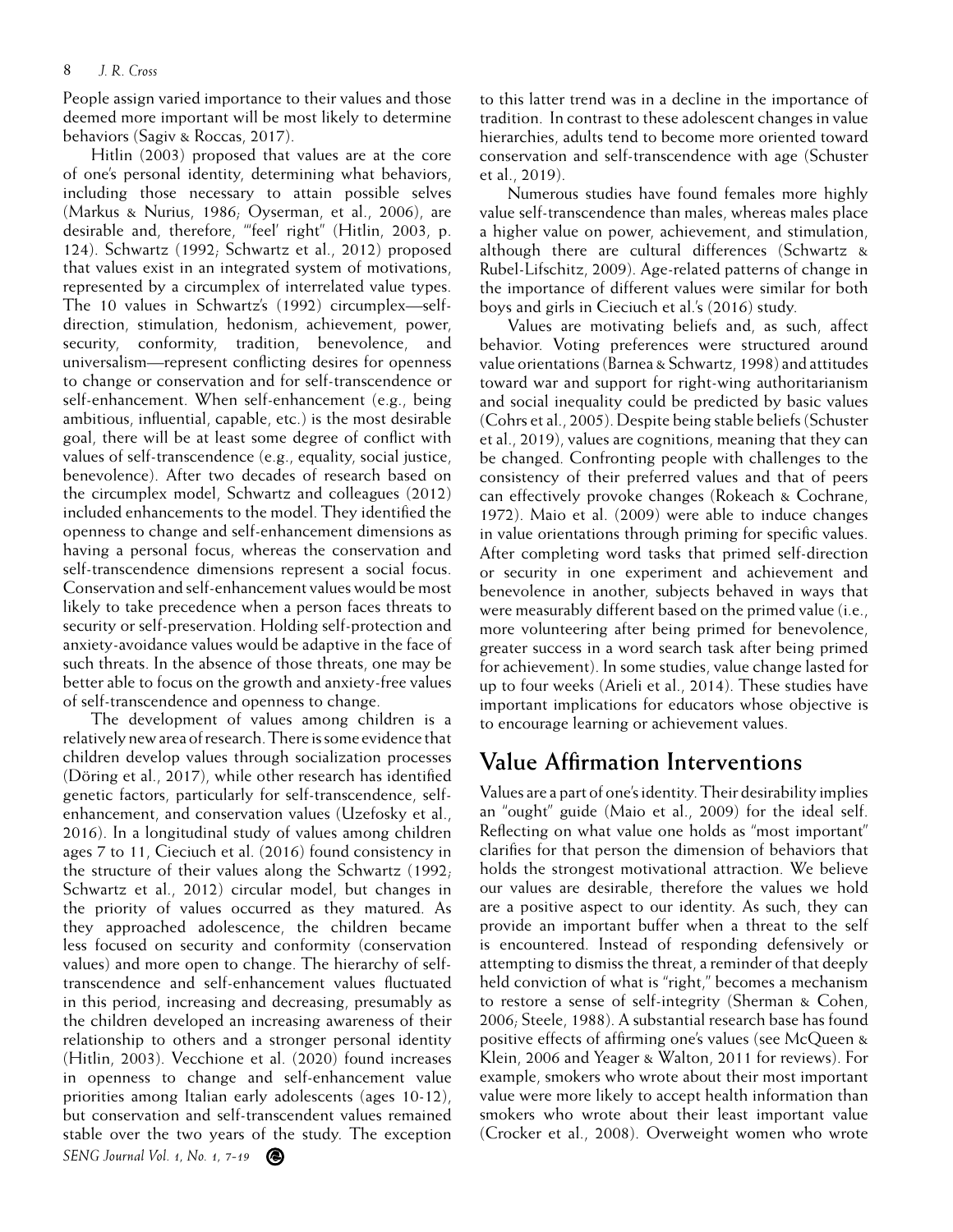|              | 7 <sup>th</sup> Grade |                  |                                   | 8 <sup>th</sup> Grade |               |                                |  |
|--------------|-----------------------|------------------|-----------------------------------|-----------------------|---------------|--------------------------------|--|
| Ethnicity    | Female<br>n (%)       | Male<br>$n (\%)$ | 7 <sup>th</sup> Total<br>$n (\%)$ | Female<br>$n (\%)$    | Male<br>n (%) | 8 <sup>th</sup> Total<br>n (%) |  |
| Hispanic     | 32(26.4)              | 2(2.2)           | 34 (15.9)                         | 22(24.7)              | 1(2.0)        | 23(16.5)                       |  |
| <b>Black</b> | 63(52.1)              | 69 (74.2)        | 132 (61.7)                        | 46 (51.7)             | 39 (78.0)     | 85 (61.2)                      |  |
| Mixed        | 11(9.1)               | 10 (10.8)        | 21 (9.8)                          | 8(9.0)                | 6(12.0)       | 14 (10.1)                      |  |
| White        | 11(9.1)               | 4(4.3)           | 15(7.0)                           | 9(10.1)               | 2(4.0)        | 11(7.9)                        |  |
| Other        | 2(1.7)                | 2(2.2)           | 4(1.9)                            | 2(2.2)                | 1(2.0)        | 3(2.2)                         |  |
| Missina      | 2(1.7)                | 6(6.5)           | 8(3.7)                            | 2(2.2)                | 1(2.0)        | 3(2.2)                         |  |
| Total        | 121 (100.0)           | 93 (100.0)       | 214 (100.0)                       | 89 (100.0)            | 50 (100.0)    | 139 (100.0)                    |  |

Table 1: Sample Demographics

about their most important value lost more weight and kept it off longer than overweight women who wrote about another person's most important value (Logel et al., 2019). Women in a college physics course who wrote about their most important value had higher grades than non-affirmed women in the same classes (Miyake et al., 2010). The intervention resulted in a significant reduction in the gender performance gap.

Most significant for the present study is research with middle school students, particularly minority students, who saw long-term benefits from values affirmation interventions. African American middle school students who affirmed their most important value upon entering the 7th grade had higher GPAs in core classes through their 8th grade year and fewer African American students were identified as at-risk or placed into remediation during the study (Cohen et al., 2009). European American students did not benefit from the intervention, presumably because they are not as threatened by the "chronic evaluation" (p. 400) of the school environment. A sense of belonging in the school environment was higher among African American middle school students who affirmed their most important value in the first days of the school year than among those who had the same intervention four weeks later (Cook et al., 2012). Effects were most beneficial to low-performing African American students.

## **The Present Study**

Based on this strong evidence, a values affirmation activity has been a staple of a personal development course in a summer academic STEM camp for lowincome, high ability middle school students. The purpose of the personal development course is to help students develop an awareness of the requirements and challenges of achieving their academic and career goals, and to direct their personal agency toward meeting those goals by building on psychological concepts, such as goal setting, developing a growth mindset, and recognizing their internal and external resources. For some of these students, the camp was their first visit to a college campus. They would now be living in the dormitories and taking high-level academic classes. The affirmation activity is an attempt to ameliorate negative effects of this potentially threatening environment.

One goal of the camp is to foster the development of a scholarly identity (Cross et al., 2016) in the hopes these students will be successful college students. The values affirmation activity is intended to boost students' selfintegrity as they meet the new challenges of the camp. It offers an additional opportunity to learn more about the belief systems of this unique population, which is the aim of the present study.

## **Method**

### **Participants**

Participants were rising 7th grade students (*N* = 215) from school districts with greater than 50% National School Lunch Program (NSLP) participants within a 75 mile radius of a mid-sized university in the Southeastern United States. A foundation-funded, two-week summer residential science, technology, engineering, and mathematics (STEM) camp provided free tuition to eligible students, those with family incomes of less than \$45,000 per year who were identified by their school district as having scored in the upper 10th percentile on a nationally normed aptitude, creativity, or achievement test. Students who did not meet the upper 10th percentile criteria, or for whom no test scores were available, were deemed eligible if teacher, gifted education coordinator, or caregiver recommendation and evidence of performance were provided. The majority of participants were female (56.3%) and African American (61.4%; see Table 1 for sample demographics). A subset of the sample returned in the subsequent summer as rising 8th graders (65%; *n* = 139).

### **Instrument**

A 10-item online survey was adapted from the values proposed by Schwartz (1992; Bilsky & Schwartz, 1994), including language at a level appropriate for middle school students (ages 11-14). Table 2 includes the 10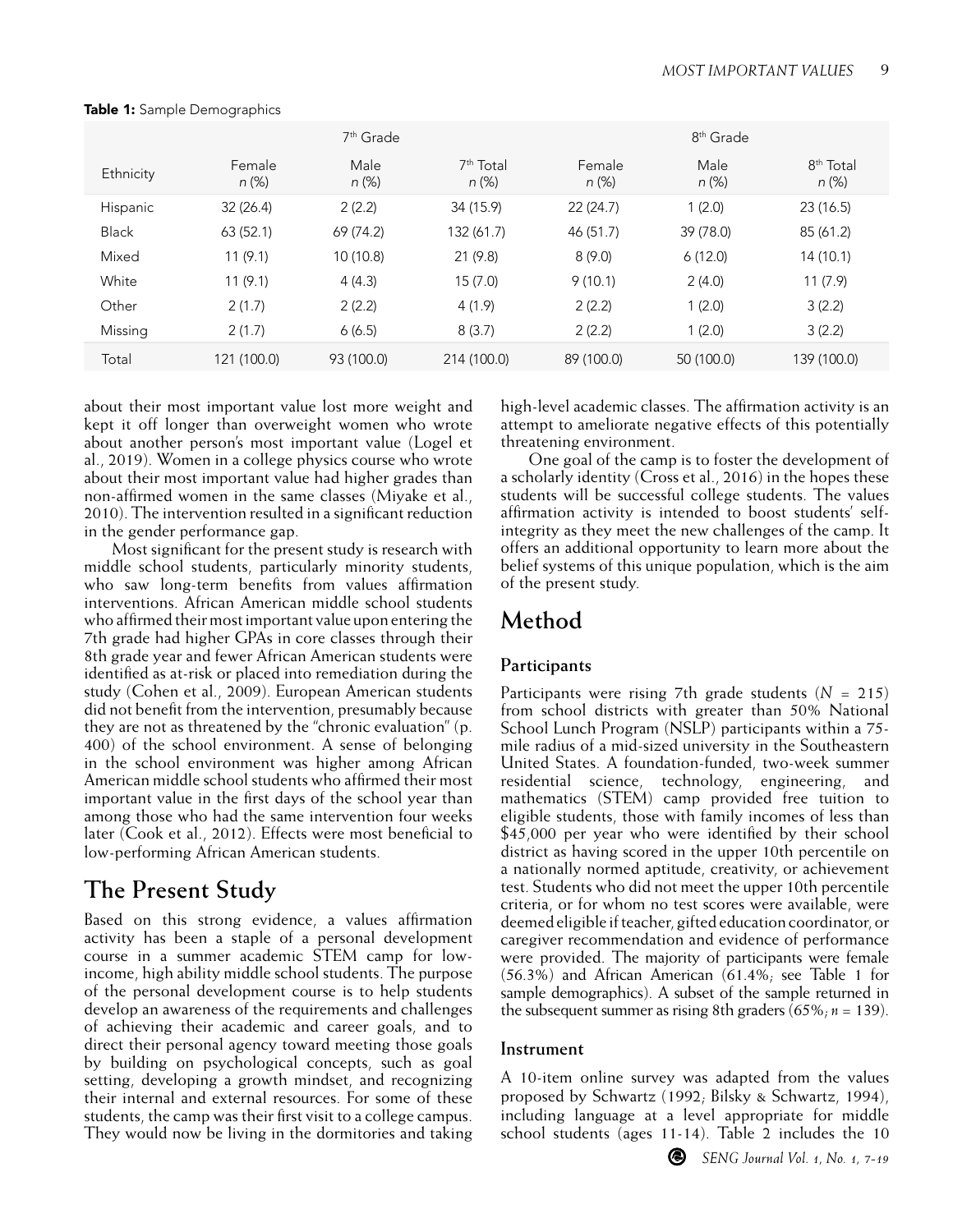#### Table 2. Value Mean Ranks

| Value dimension                         | Value                                                                                                                  | 7th Rank       | 7th Mean<br>Rank | 8th Rank | 8th Mean<br>Rank |
|-----------------------------------------|------------------------------------------------------------------------------------------------------------------------|----------------|------------------|----------|------------------|
| Self-Enhancement                        | Being successful at what I do (ambitious, influential,<br>capable, successful, self-respect)                           |                | 3.81             | 2        | 4.04             |
| Openness to Change                      | Making choices for myself (freedom, creativity,<br>independent, choosing own goals, curious, self-respect)             | $\overline{2}$ | 4.22             | 3        | 4.32             |
| Conservation                            | Being safe and secure (family security, national security,<br>sense of belonging, knowing one's place, healthy, clean) | 3              | 4.39             | 1        | 3.91             |
| Self-Transcendence                      | Being kind (helpful, responsible, forgiving, honest, loyal,<br>true friend)                                            | 4              | 4.68             | 4        | 4.76             |
| Conservation                            | Doing what is expected of me (obedient, self-disciplined,<br>being polite, honoring parents and older people)          | 5              | 5.36             | 6        | 5.09             |
| Openness to Change/<br>Self-Enhancement | Having a good time (pleasure, enjoying life)                                                                           | 6              | 5.44             | 7        | 5.60             |
| Self-Transcendence                      | A peaceful, just world (equality, a world of beauty, social<br>justice, open-mindedness, protecting the environment    | 7              | 5.71             | 5        | $5.03*$          |
| Openness to Change                      | Doing lots of different and exciting things (an exciting life, a<br>varied life, daring)                               | 8              | 6.39             | 9        | 6.88             |
| Conservation                            | Respecting tradition (being religious, doing what I am<br>supposed to because it's always been that way                | 9              | 6.55             | 8        | 6.52             |
| Self-Enhancement                        | Being popular and influential (social power, wealth,<br>authority, making sure I don't look foolish)                   | 10             | 8.43             | 10       | $8.85**$         |

\*Wilcoxon Signed Rank Test *p* = .030

\*\*Wilcoxon Signed Rank Test *p* = .015

#### items. Students were instructed as follows:

To do the activity, you should rank-order the 10 statements, with your highest, most important value at the top (Number 1). This is the value you believe is the most important guiding principle in your life. The value that is least important to you will be at the bottom (Number 10). You can put the values in the order you want by selecting the item and dragging it up or down on the list.

After completing the ranking, students were shown a timer and asked to write for five minutes about why their most important value "is important and meaningful to you."

#### **Procedure**

As part of a personal development class designed to help students in planning for the future and build their personal agency, all students in the camp participated in a values affirmation activity in the first or second day of class. The teacher introduced the activity by emphasizing the personal nature of the values activity:

In this activity, you will be thinking about your personal beliefs. The purpose of the activity is for you to have a clear idea in your mind of your most important values. Values are the beliefs you have about what is important in life.

They guide you in making choices. People develop their values based on their life experiences and from what they are taught. Everyone believes that some values should be a guiding principle in her or his life and other values are not as important.

Students then completed the online survey. Previous administrations with this population indicated more than five minutes of writing was unsustainable, with students rapidly becoming bored or acting out. The same procedure was followed in both 7th and 8th grade years. Data was collected each summer from 2015 to 2020.

#### **Analysis**

The analysis addressed the numerical rank ordering for the full sample using a nonparametric mean rank calculation. Differences in the ranking of values between 7th and 8th grade were determined by a Wilcoxon Signed-Rank test. The frequencies of students' most important values were analyzed with the Pearson chi-square test. Content analysis of the students' written comments included open coding (Strauss, 1990) for each value, drawing codes directly from the students' words. A codebook describing the codes for each value was developed. Two coders had high percentage agreement on codes for each value, averaging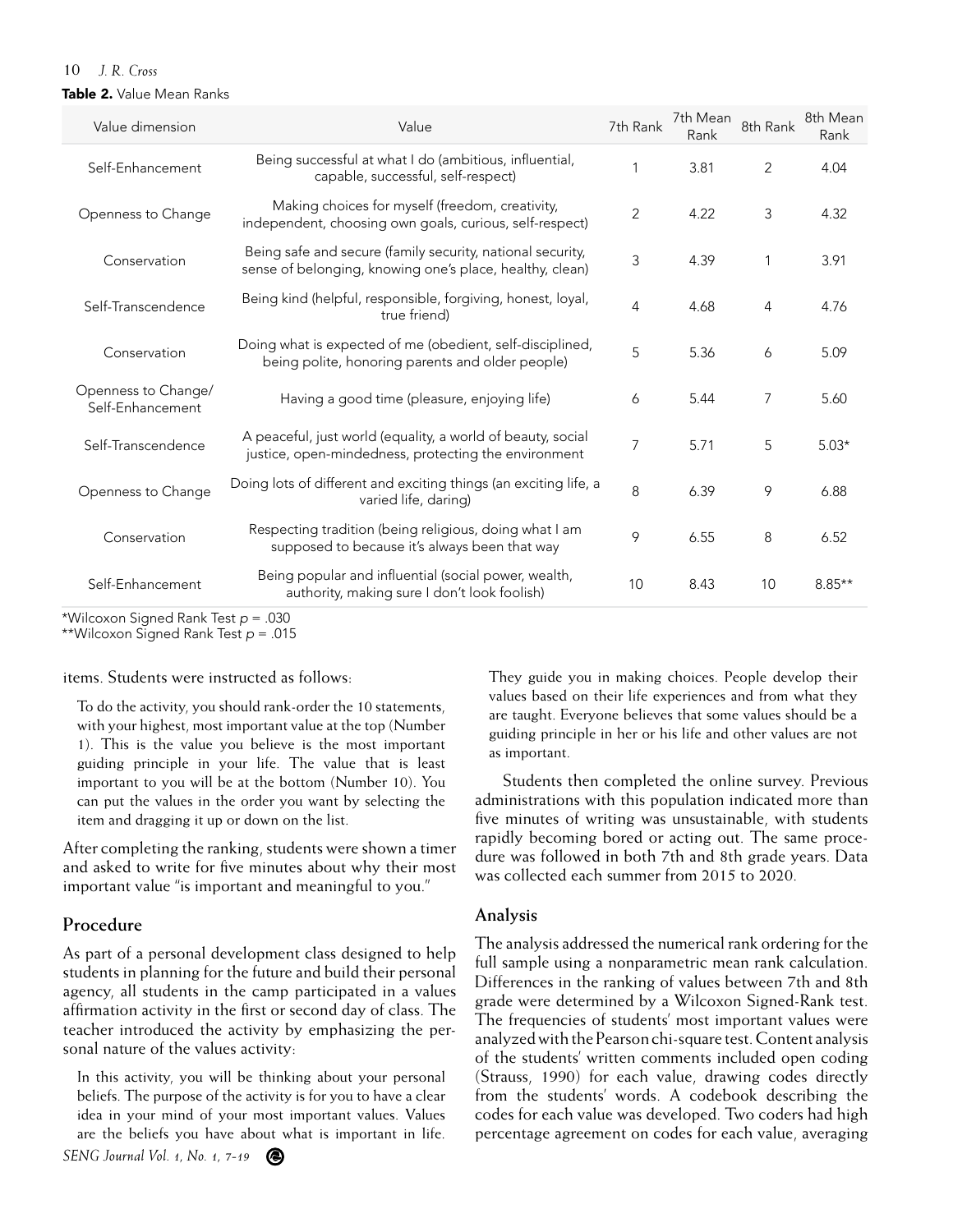|                                         |                                                |                    | 7th Sex       |                       |                    | 8th Sex          |                       |
|-----------------------------------------|------------------------------------------------|--------------------|---------------|-----------------------|--------------------|------------------|-----------------------|
| Value Dimension                         | Value                                          | Female<br>$n (\%)$ | Male<br>n (%) | 7th Total<br>$n (\%)$ | Female<br>$n (\%)$ | Male<br>$n (\%)$ | 8th Total<br>$n (\%)$ |
| Openness to Change                      | Making choices for myself                      | 13 (10.7)          | 20(21.5)      | 33 (15.4)             | 9(10.1)            | 7(14.0)          | 16(11.5)              |
| Openness to Change                      | Doing lots of different and<br>exciting things | 1(0.8)             | 3(3.2)        | 4(1.9)                | 2(2.2)             | 2(4.0)           | 4(2.9)                |
| Openness to Change/<br>Self-Enhancement | Having a good time                             | 13 (10.7)          | 11(11.8)      | 24 (11.2)             | 8(9.0)             | 6(12.0)          | 14(10.1)              |
| Self-Enhancement                        | Being successful                               | 18 (14.9)          | 16 (17.2)     | 34 (15.9)             | 13 (14.6)          | 10(20.0)         | 23(16.5)              |
| Self-Enhancement                        | Being popular and influential                  | 2(1.7)             | 2(2.2)        | 4(1.9)                | 1(1.1)             | 0(0.0)           | 1(0.7)                |
| Conservation                            | Being safe and secure                          | 22 (18.2)          | 13 (14.0)     | 35(16.4)              | 20(22.5)           | 10(20.0)         | 30(21.6)              |
| Conservation                            | Doing what is expected of me                   | 9(7.4)             | 6(6.5)        | 15(7.0)               | 7(7.9)             | 2(4.0)           | 9(6.5)                |
| Conservation                            | Respecting tradition                           | 8(6.6)             | 6(6.5)        | 14(6.5)               | 5(5.6)             | 3(6.0)           | 8(5.8)                |
| Self-Transcendence                      | Being kind                                     | 16(13.2)           | 7(7.5)        | 23 (10.7)             | 6(6.7)             | 1(2.0)           | 7(5.0)                |
| Self-Transcendence                      | A peaceful, just world                         | 19 (15.7)          | 9(9.7)        | 28 (13.1)             | 18 (20.2)          | 9(18.0)          | 27 (19.4)             |
|                                         | Total                                          | 121 (100.0)        | 93 (100.0)    | 214 (100.0)           | 89 (100.0)         | 50 (100.0)       | 139 (100.0)           |

Table 3. Most Important Value Frequencies

Note: No sex differences, 7th *χ*<sup>2</sup> (1, *N* = 214) = 9.56, *p* = .39; 8th *χ*<sup>2</sup> (1, *N* = 139) = 4.52, *p* = .87

well above 80% agreement. Cohen's kappa interrater reliability, a more robust analysis (McHugh, 2012), ranged from minimal ( $\kappa$  < 0.4) to strong ( $\kappa$  > 0.80) for the codes within each value. Raters evaluated all poorly rated codes and reached agreement on discrepancies, redefining any problematic codes and correcting misinterpretations. In a second round of axial coding, similarities in the codes led to the identification of patterns or themes in the data (Miles et al., 2014).

### **Results**

An analysis of the mean ranks identified "Being successful" as the most important value in the full sample (see Table 2) and "Being popular and influential" as the least important. Among the 65% of students who participated in the 8th grade, the rankings differed, although statistically significant changes only occurred for "A peaceful, just world," which moved up in the rankings to a higher level of importance, and "Being popular and influential," which moved even farther down in students' rankings (see Table 2). The top-ranked value among 8th graders was "Being safe and secure," replacing "Being successful," the top-ranked 7th grade value. Aggregated mean ranks provide a picture of the full set of rankings. A focus on the value students chose as their most important, however, offers different insights, particularly when we examine students' explanations of why their most important value is meaningful to them.

The Conservation (CO) values of Security, Conformity, and Tradition were the most frequently chosen as most important (30%; See Table 3). Any apparent differences in frequencies of most important value by sex were no greater than chance,  $\chi^2$  (1,  $N = 214$ )  $= 9.56$ ,  $p = .39$ . Seventeen percent of students chose its opposing value dimension of Openness to Change (OC; Stimulation "Doing lots of different and exciting things," Self-Direction "Making choices for myself"). Hedonism ("Having a good time"), which falls between the dimensions of Openness and Self-Enhancement, was the top value of 11% of students. Self-Enhancement (SE) values ("Being popular," "Being successful") were selected as the most important value of 18% of students, in contrast with Self-Transcendence (ST; "Being kind," "A peaceful, just world") at 24%. Figure 1 portrays the proportion of responses in each dimension.

If we consider the opposing dimensions SE and ST, achievement ("Being successful") was chosen often as most important. The reasons tended to focus on a desire for a bright future. Only one student mentioned power over others as a benefit of being successful (FB15689)<sup>1</sup>, and two students (MO16300, FB18297) commented on wanting to show other people they could do more than expected. Very few chose "Being popular" (power) and those who did offered reasons that were not about power or authority over others. Instead, they were about friendships or helping others through their influence and building confidence in themselves. To these students, achievement ("Being Successful") has positive outcomes for the self,

1 Identification codes for students indicate sex (M=Male, F=Female, ethnicity (B=Black, W=White, M=Mixed, O=Other, N=Missing, year in 7th grade, and a 3-digit random number. For example, FB16102 is a female, Black student in 7th grade in 2016.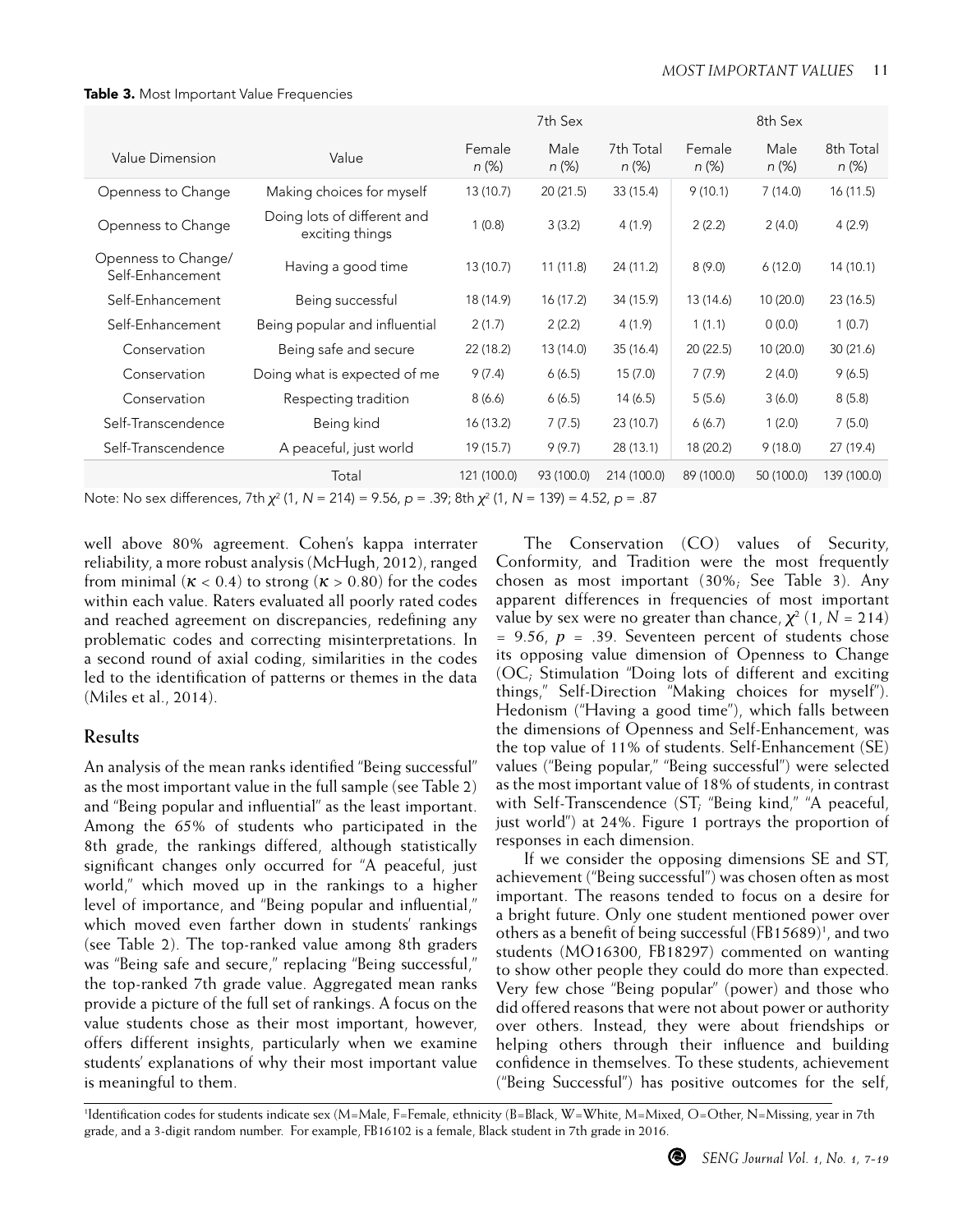Figure 1: Proportional Visualization of 7<sup>th</sup> Grade Students' Most Important Values by Dimension



in terms of self-esteem or sense of competence (e.g., accomplishment, self-sufficient) and in the possibility of a positive future. Family pride is important to some, and several see their success as a way of giving back to their communities or others (e.g., "I want to be successful in my life so I can improve my life and the lives of others because you can't help other people be successful if you aren't yourself" [MB19232]). Wealth and material possessions were only mentioned by two students (6% of those who chose being successful). Five (15%) indicated they want recognition for their success (e.g., "I really have a huge imagination, and I want to show it off!" [FB16464]).

#### **Patterns**

*SENG Journal Vol. 1, No. 1, 7-19* Three themes emerged from an analysis of students' comments: Others, Fear/Death Awareness, and Future Oriented. Exemplar statements from each theme are available in [Table S1 of the supplemental material](https://scholarworks.wm.edu/cgi/viewcontent.cgi?filename=0&article=1000&context=sengj&type=additional). The theme of Others was predominant, especially in the Conservation values (Security, Conformity, and Tradition). These young adolescents were learning their place in society and were keenly aware of others' expectations.

Others are watching their choices, "I want to have a good reputation and to be known as a nice person." (FB18928); expecting them to be successful, "I would love to go to college and be successful there and out of college because that is something my family expects from me" (FB16712); taking pride in them, "I want to be successful because I want to be proud of what I do and what I spend my time on and I want to make my mom proud of me and prove that she raised me right" (MB19437); and expecting them to be kind, "I put being kind above everything because if you don't be kind you could be alone in this cruel world and because my mom always tells me to be kind and make new friends" (FB18676). The students understood that others rely on them to be safe,

"I live with my grandparents and I know that they need me to be there. And, I know that I need them a lot so if I wasn't safe and something would happen to me, there would be no one to take care of them so being safe is a big part of my life. Cause by me being safe it gives me a chance to keep someone else safe." (FB16612)

Students commented on how others have made sacrifices for them: "Your elders try everything they can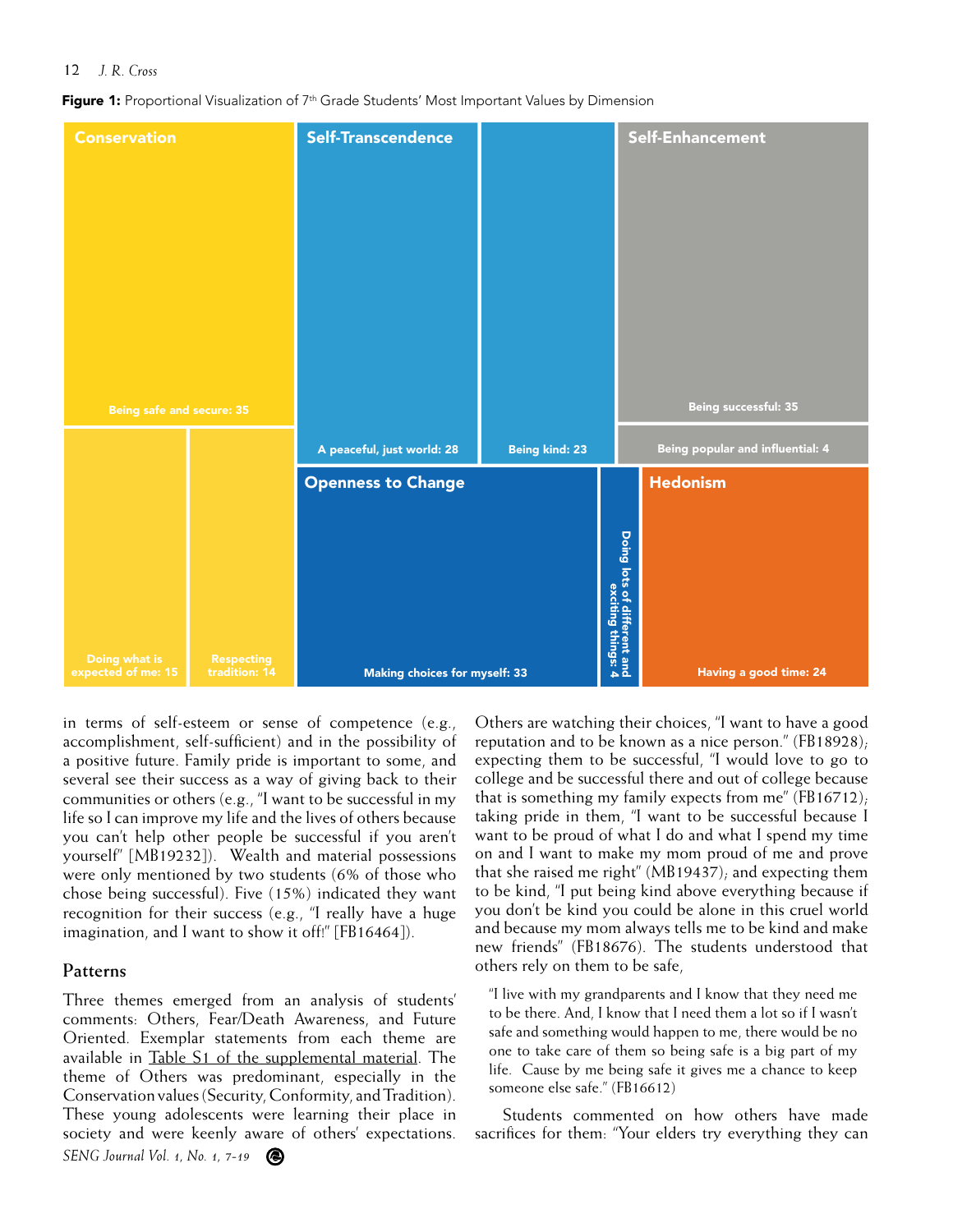to make you happy. The least you can do for them is at least show them some respect and do what they say" (FH17817). They were aware of others' influence on them, "Because my dad told me that - to respect my religion" (FM15974), and their influence on others as a role model, "It is good to be good at what I do then you would know what you are doing. And you would not mess up and you can teach it to other people who want to learn how to do it and be great at it like yourself." (MB15551); and in keeping others safe, "I think this is the most important value because I don't want anybody to get hurt. I think this value should be taught before anybody does anything that might be a little daring or are unsafe. I just don't like seeing people getting hurt" (MM16251).

Fear and an awareness of death was another common theme. Students wanted to have a good time, because they knew life is short and they only live once. They wanted safety and security, because the alternative is dangerous. A peaceful and just world is desirable, in part, "because it is not safe around here with people shooting and kidnapping ...etc." (FB17408); "I would love to live in a world that I could go out or something and not think of getting killed or kidnapped" (FB18163). Fear of the afterlife was the reason Respecting Traditions was the most important value for some students: "If I don't live or worship the exact way that the bible says I should then I will spend eternity in hell. But if I do the exact opposite I will spend my life in heaven with God for all eternity" (FB18626).

Many students framed their most important value as having an impact on their future or on the future of society. Respecting traditions held the key for one student:

I want to be the most religious I can so I can learn about me in general. When I do something I want to do it my best and what I think is right. after finding myself I will find my talents and I will use that to my advantage. so my career will be successful as possible. When people look up to me they will hopefully find a handsome man with the world on his shoulders. After that they will want to be like me and I will be the true leader that I want to be in my lifetime. (MB16577)

A peaceful and just world would mean a bright future for everyone, as this student wrote,

It's most important to me because it will also help everyone around me. If everyone in the world was equal then we wouldn't have wars and we could have world peace. If the environment was protected then we wouldn't have holes in the ozone layer and gas that shouldn't be there in the air. If everyone had an open mind then we wouldn't have the shootings that we have and the fights we have had. A world of beauty would be amazing because then the world would just be amazing. Then no one would fight and we could have world peace. (FW16842)

#### **Patterns of Change Over Time**

Demographics and mean rank values of the 7th graders who also participated in the 8th grade (*n* = 139) mirrored those of the full sample, indicating the subsample was a good representation of the full sample. Only 19% ( $n = 41$ ) of 8th grade students had the same most important value as in the 7th grade and only 26% (*n* = 57) of 8th grade most important values were in the same dimension as in the 7th grade. Students who had chosen socially focused CO or ST values as most important in the 7th grade were more likely to choose values in the same dimension in the 8th grade,  $\chi^2$  (1,  $N = 139$ ) = 46.45,  $p < .001$ . Seventh graders who had chosen the personal focus values of SE or OC chose 8th grade values from across the spectrum. There was a slight tendency for 8th grade most important values to be in the CO dimension, with 34% of 8th graders versus 30% of 7th graders (see Table 3). There were not statistically significant differences in the proportion of girls and boys who kept or changed their most important values from year to year  $(\chi^2 (1, N = 139) = .762, p = .38)$ . In addition to improved writing quality, the 8th grade comments indicate increasing maturity, particularly among the females. The same themes of Others, Fear/ Death Awareness, and Future Oriented were present in the 8th grade comments, but two new themes rose to prominence. Several students wrote about their values as being part of their identity—part of who they are or their purpose in life (see [Table S2 in Supplemental Materials](https://scholarworks.wm.edu/cgi/viewcontent.cgi?filename=0&article=1000&context=sengj&type=additional)). Failure, which had been mentioned infrequently by 7th graders, was a more common concern for the 8th graders who most valued being successful. According to the mean rank analysis, "A peaceful, just world" increased in importance in the 8th grade sample (see Table 2). This abstract value became most important to more of the 8th graders than 7th (19.4%, 13.1% respectively; see Table 3). "Being popular and influential" was most important to only one 8th grader, who gave an other-oriented reason: "Because people need to know that like I'm here and that they can come to me but they will only know unless [*sic*] I make myself known" (FM17833).

### **Discussion**

This study sheds light on the thought processes of a little studied population: middle school students from lowincome backgrounds who have been identified for their high ability. These students are often underrepresented in gifted education programs and are, therefore, also underrepresented in the literature of the field. A deeper understanding of their values offers insights that may lead to effective means of support.

No efforts were made through the program to prime students' values, as is done in some interventions (e.g., Maio et al., 2009). Therefore, students' responses should reflect their extant values upon entering the program. The purpose of the values affirmation activity was solely to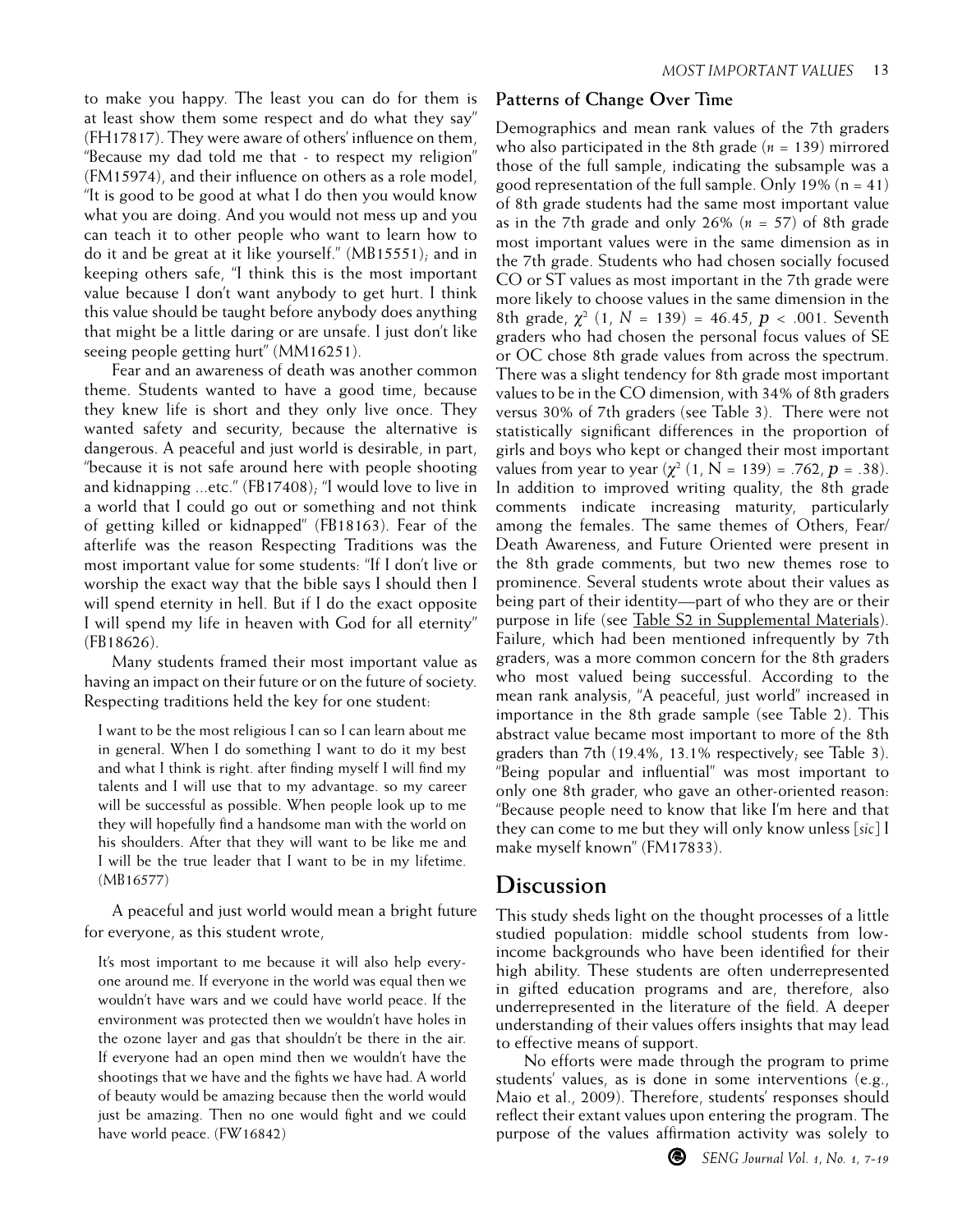support the students in what was a potentially threatening environment (Cook et al., 2012; Steele, 1988): attending a two-week residential, STEM-related, advanced academic camp on a college campus.

#### **Value Rankings**

In 7th grade, these middle-school students consider values across the circumplex (Schwartz, 1992) more or less important, with no emphasis on one dimension. The top and bottom four ranked values (see Table 2) represent each of the dimensions SE, OC, CO, and ST. The rise in the mean rank of the ST value "A peaceful, just world" in the 8th grade may be related to the high ranking of "Being safe and secure." The move from childhood egocentrism is accompanied by a greater awareness of the outside world. Based on students' written responses, that world seems like a dangerous place to many of them. The increasing independence that comes with adolescence may make these middle school students feel a greater responsibility for their own safety, increasing the importance of "Being safe and secure."

 The lowest ranked value in both 7th and 8th grade was "Being popular and influential," which dropped significantly lower in the mean rankings in the second year. This is consistent with Piirto's (2005) finding among gifted adolescents (ages 14-17) that social recognition was considered unimportant. Sagiv and Roccas (2017) pointed out, however, that all values are desirable to some degree; none are viewed as undesirable. Rank ordering minimizes our ability to discriminate just how desirable popularity may have been to the students in this study. As a guiding principle in life, they did not consider it very important.

Sex differences in value preferences are strongly supported by research, with males preferring SE and OC values and females preferring ST and CO values (Schwartz & Rubel, 2005). Döring et al. (2015) found significant sex differences in the value preferences of the 7- to 11-year-old children in their cross-cultural study. ST and CO values were more important among the girls and SE values were more important among the boys and OC values were not different. In the present study, however, no sex differences were found in value preferences. Sex differences of values in a gifted sample were attenuated in Lubinski et al.'s (1996) longitudinal study. Future research is needed to clarify whether the lack of sex differences in this study is associated with students' high-ability, economic disadvantage, or another factor.

#### **Most Important Value Frequencies**

The value dimensions most frequently identified as most important were ST (24%; see Table 3) and CO (30%). Economic status plays an important role in the development of values. Schwartz and Rubel-Lifschitz (2009) point out that, "Greater wealth, individual freedom, and cultural autonomy make it easier to pursue values like self-direction and hedonism successfully, and they make it

less necessary to pursue anxiety-based values like power, security, and conformity" (p. 172). In this low-income sample, environmental pressures may foster conservation values. There is not comparable research among other, less economically disadvantaged middle school students to know whether they would also express fear and an awareness of death as commonly as the students in this study. These students have exhibited the potential for exceptional accomplishments, offering an advantage that could temper the need to pursue conservation values. Many students (16%; see Table 3) considered the selfenhancement value of "being successful" most important, but we must acknowledge the presence of the theme of Others in their explanations of why it is most important to them. In their study of values among young children, Benish-Weisman et al. (2019) found that benevolence was related to conservation values. They interpreted this to mean that the social focus among children is motivated by a desire to conform, by keeping social norms and obeying rules. The low-income, high-ability students in this study may be representing either of these positions conservation values in response to environmental threats to their security or conservation values to maintain social connections.

At middle school age, these students are in the process of developing their values, in concert with other developmental changes of adolescence. As their identities are coming into focus, the values that motivate their behavior become increasingly important, as several 8th grade students commented. In Cieciuch et al.'s (2016) longitudinal study, CO values became less important to the 11-yearolds, replaced by OC values, but the 8th graders in this sample did not exhibit this pattern. There was an increase in CO values, instead. Those who had selected CO values as most important in the 7th grade were more likely to choose a most important value in that dimension a year later. The available data does not suggest that the values of the subset of students who returned to the camp for a second summer were different from those who did not. This trend of increased importance of CO values may be an impact of economic disadvantage. The students were from a variety of schools and were 7th and 8th graders at different times, so it is unlikely a single event would have caused this trend (e.g., the 9/11 attacks; Murphy et al., 2004). Rather than a move toward OC, the ST value of "A peaceful, just world" gained importance in this sample.

#### **An Awareness of Others**

The themes of Others, Fear / Death Awareness, and Future Oriented indicate the importance of values as a reflection of socialization processes. Many students commented on the importance of others in one's life and the need to behave in ways that support others' well-being. Benevolence (self-transcendent) values can be evoked through planned interventions (Arieli et al., 2014), but many of these students have likely developed an awareness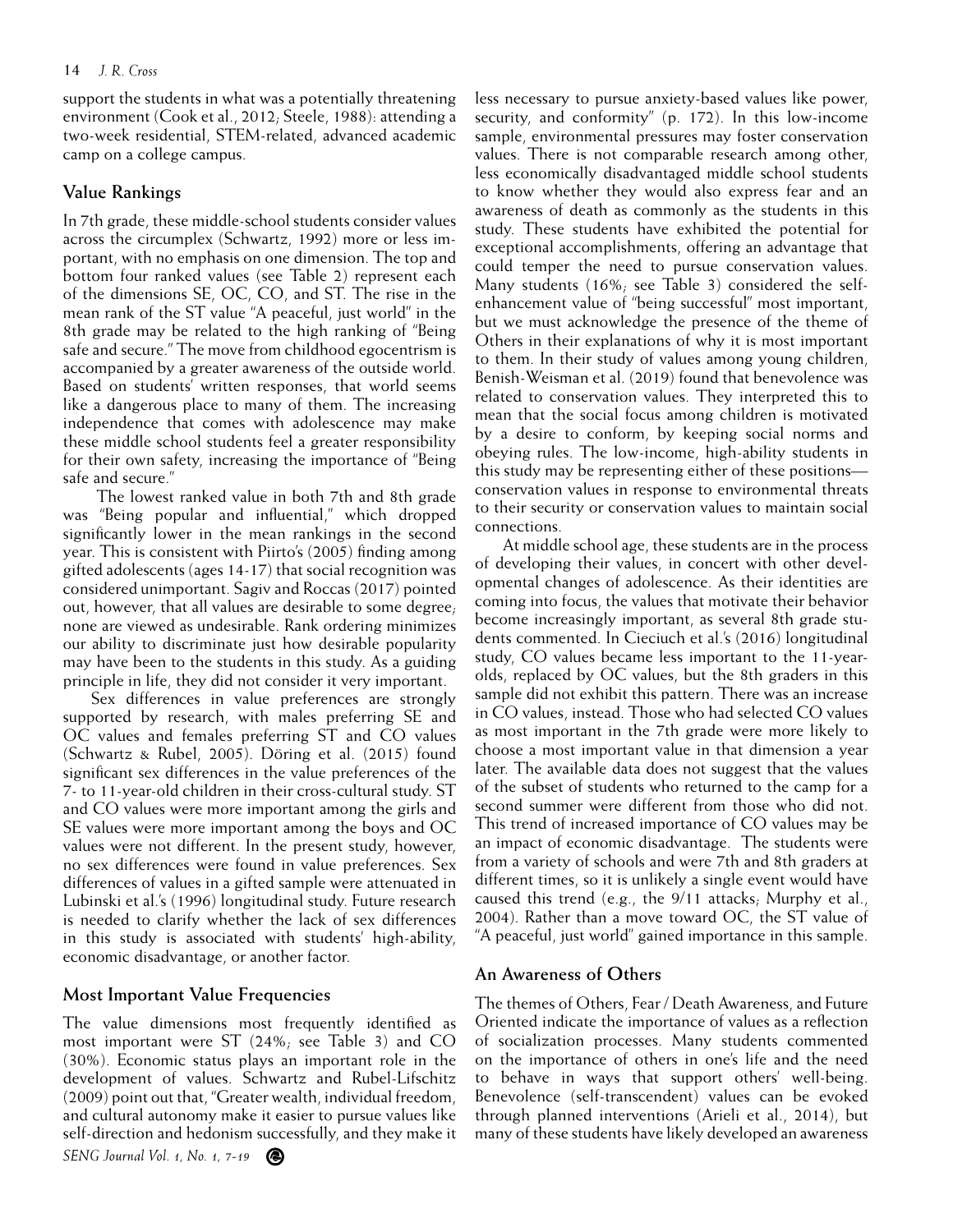and concern for others through their social experiences. Social embeddedness was a major theme in another study of students in this population (Cross et al., 2018), who felt supported in their communities by family members, friends and teachers. This was a stark contrast to the highincome students of that study, who experienced conflict and frustration with their peers and teachers, who they perceived to be barriers to their achievement.

Values develop in part through socialization processes. Davis and Carlo (2020) proposed socialization of lowincome adolescents to have strong moral convictions and to be prosocial may have protective effects. The adolescents in their study reported high levels of altruistic prosocial behaviors, in keeping with the emphasis on self-transcendence values of many students in the present study. In their longitudinal study of achievement values and peer relations from second to seventh grade, Taylor and Graham (2007) found low-SES African American and Latino adolescent boys, but not girls, were increasing likely to select peers who placed a low value on achievement. Toughness and being "cool" were associated with popularity among African American youth (Juvonen et al., 2003). The socialization away from academic pursuits may have more to do with the environmental pressures to be safe (i.e., tough) than an actual dislike of learning or school (Richardson & Vil, 2016). How such changes are associated with the students' values has not been explored. Affirmation of one's values may support an academic focus, but even such wise interventions cannot alter a dangerous reality.

Caring relationships with others and a sense of belonging are basic human needs (Deci & Ryan, 2000; Maslow, 1987). In high poverty environments, they can be critical to survival. The CO values of conformity and tradition "derive from the need to inhibit behavior that might disrupt social relations and undermine group solidarity" (Schwartz & Rubel-Lifschitz, 2009, p. 174). The students in this study are keenly aware of the needs and expectations of family and community members. Attempts to encourage independence or to prioritize individual achievement above relational needs are likely to cause dissonance in many of these high-ability students. Such efforts may do real harm to their well-being. This suggests the need for educators to acknowledge and similarly prioritize their students' relationships with others.

### **The Appearance of Fear and Death Awareness**

Death awareness is common in child's play, even at an early age (Corr, 2010), so it should not be surprising that it influences the values these young adolescents hold as most important. Children are often aware of death and neglecting to talk about it with them can be detrimental to their well-being. "So often parents and other adults realize only in retrospect that children have been aware of what they perceive as important events in their lives." (Corr, 2010, p. 21). Without adult guidance, children will reach their own conclusions about the events transpiring in their surroundings. It is critical that adults communicate effectively about death or risk the child's own interpretation of their risk and the meaning of death (Corr, 2010). The United States is a dangerous place, especially for African American males (Reeves et al., 2020), but also for all those living in low-income environments (American Psychological Association, 2010; Finch & Finch, 2020; Office of Disease Prevention and Health Promotion, 2020). It makes sense that the very real fears of the highability, low-income middle schoolers in this study surface in the values they consider paramount guiding principles.

Students who feel a part of their school and believe they are safe and supported there are more likely to engage and persist (Eccles & Roeser, 2009). Although most individuals have little power to affect highpoverty environments, working towards a supportive school environment where their needs are met may foster engagement and persistence. Students in the same academic program as the students in this study reported on their school climate, including the victimization that occurs (Frazier et al., 2021). While all students in the Frazier et al. study reported high levels of identification with school, those who reported higher levels of bullying, less trust in adults to respond to victimization, and feeling less safe had lower pride and feelings of belonging at the school. Low-income, high ability students in earlier years of the same summer camp reported "mayhem" in their schools, with disruptive peer behavior, frequent fighting, and an intimidating police presence (Cross et al., 2018). In such settings, a value of safety could overtake a value of achievement as most important. Societies should be able to ensure their students feel safe and secure, at least during their time at school.

### **Envisioning a Bright Future**

One foundational component of values is that they "pertain to desirable end states or behaviors" (Schwartz, 1992, p. 4). As such, thinking about their most important value primes these students to consider their future. The values they hold will help them achieve a desirable future. For some, this will come through conforming to others' expectations. For others, it will come through being successful at what they do. Each "most important" value has implications for their future. Focusing these students on a future that includes academic success is a stated goal of the summer program and, in the two weeks following the values affirmation activity, they were exposed to stimulating STEM coursework, professional role models, and guidance in academic planning. Students in wealthy families likely receive such exposure through family connections (Cross et al., 2018). The values affirmation activity encourages forward thinking and has the potential for long-lasting effects on this low-income, high-ability population (Cook et al., 2012). In combination with

◉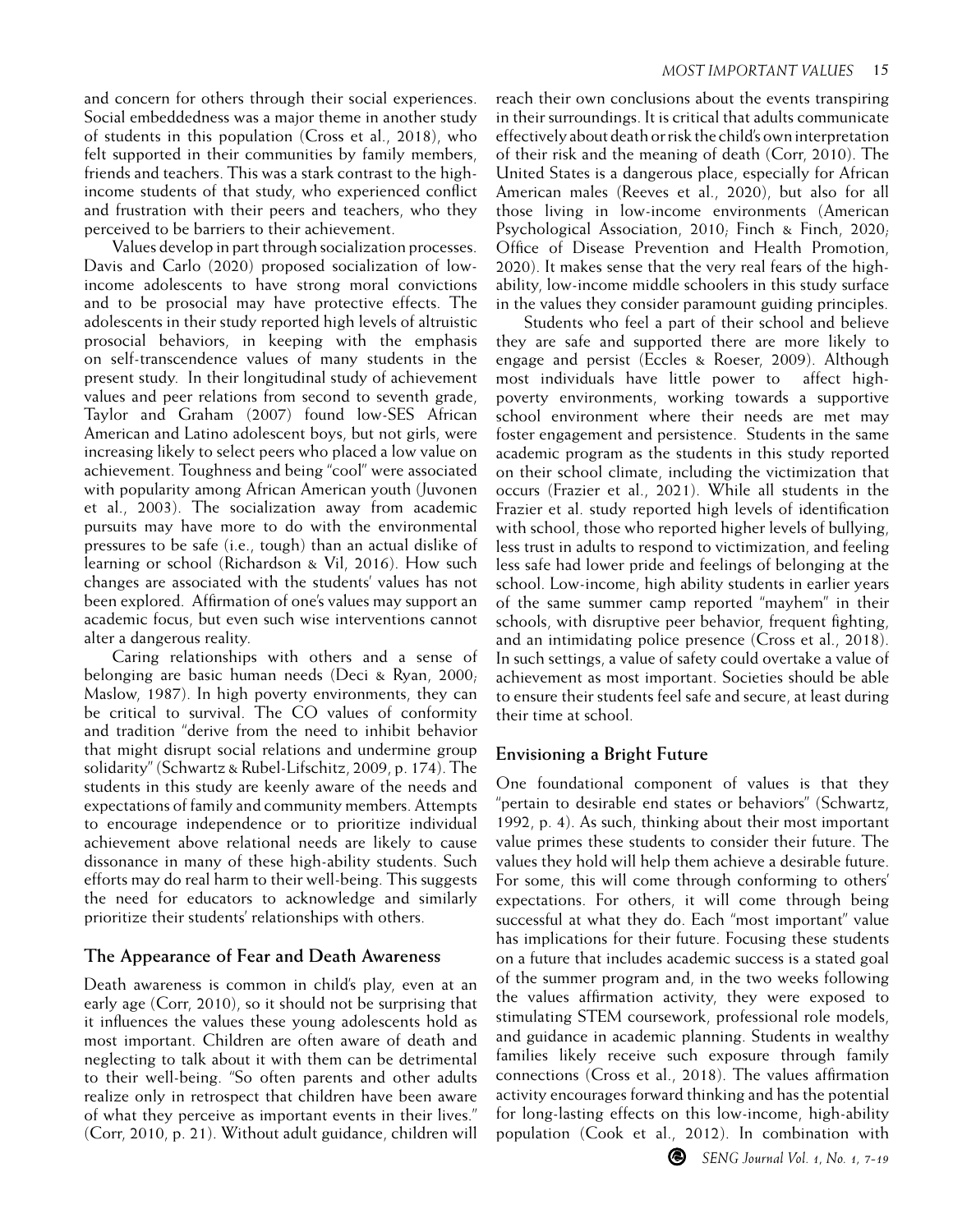other activities during the camp, students are given a powerful opportunity to consider different possible selves (Oyserman et al., 2006) in their futures.

#### **Maturing Values**

Value orientations among the students who participated in the 8th grade indicate their developmental nature. The greatest stability was seen in the CO and ST dimensions. Students who valued CO and ST dimensions as most important in the 7th grade were more likely than their peers to have a similar most important value in the 8th grade (see Table 3). Many students, however, were less fixed on what values should be their guiding principle. Helping middle schoolers explore their values may support their identity development and, subsequently, their success in school.

Some eighth graders appeared to be internalizing their values, describing their pursuit as part of who they are or their purpose in life. Several 8th graders expressed a desire to avoid failure in their activities (see Table S2 in Supplemental Materials), suggesting an increasing awareness of their competence and its effects on reputation, perhaps in response to greater competition or rigor in school. Failure is not altogether a negative experience, as resilience develops from risk-taking. A focus on personal growth over successful outcomes can have positive effects on students' approach to new, more challenging material (Blackwell et al., 2007). Middle school students may benefit from growth mindset interventions (Walton & Wilson, 2018) before a fear of failure becomes established.

### **Conclusion**

We are all in the business of socialization, educators included. Care must be taken, however, that we do not fall into the indoctrination trap. Critical thinking, a paramount value in education (Kuhn, 2005) requires an open mind, which may conflict with values of conformity. Conformity, however, may be necessary for survival in a hostile environment. A teacher who has not experienced poverty may have difficulty understanding the value orientations of students whose basic needs are not always met. There is danger in presuming we can know what values others hold (Hanel et al., 2018). Desirable end states fit within a frame that is shaped by experience and socialization. Supporters of gifted education may agree that maximizing potential is the goal of their field (Cross et al., 2010), but what is the frame through which they define "maximizing"? If individual achievement is the primary orientation of a gifted education program, these other-oriented students are likely to find a poor fit.

The circumplex model of human values (Schwartz, 1992; Schwartz et al., 2012) offers an important perspective for educators and decisionmakers. Pursuit of values in one dimension attenuates or even precludes pursuit of values in the opposing dimension (Maio et al., 2009). Achievement is a self-enhancing value, bringing success and material goods to the achiever. The more one focuses on enhancing the self, the less able they are to support the well-being of others; to transcend the self. The circumplex describes continua, however, not dichotomies. One may hold "Being successful at what I do" as their most important value, while simultaneously giving a high priority to the needs, expectations, and desires of others. The high-ability, low-income students of this study exhibit just such a nuanced value orientation.

 Can schools, which so highly prioritize individual achievement, especially in an age of accountability, support students' self-transcendence? Schools can have an impact on students' values. Principals' values directly impact school climate and the values of students who attend their schools are influenced by those adults' values (Berson & Oreg, 2016). The beliefs of adults in schools create an ecosystem within which students are being socialized. A better understanding of which values are given the highest priority and how that affects students may lead to more responsive environments. Although the sample of this study is limited to a relatively small group of students in one region, the findings suggest highability, low-income middle school students will thrive in schools where there is respect for their relationships with others, where their fears are addressed through improved safety structures, and where opportunities are provided that enable them to achieve the future they envision.

## **References**

Allport, G. W., Vernon, P. E., & Lindzey, G. (1960). *Study of values* (3rd ed.). Houghton Mifflin.

- American Psychological Association. (2010). Violence & socioeconomic status. https://www.apa.org/pi/ses/resources/publications/ violence
- Arieli, S., Grant, A. M., & Sagiv, L. (2014). Convincing yourself to care about others: An intervention for enhancing benevolence values. *Journal of Personality, 82*, 15-24. https://doi.org/10.1111/jopy.12029

Bardi, A., & Goodwin, R. (2011). The dual route to value change: Individual processes and cultural moderators. *Journal of Cross-Cultural Psychology, 42*, 271-287. https://doi.org/10.1177/0022022110396916

Barnea, M., & Schwartz, S. H. (1998). Values and voting. *Political Psychology, 19*, 17-40.

*SENG Journal Vol. 1, No. 1, 7-19*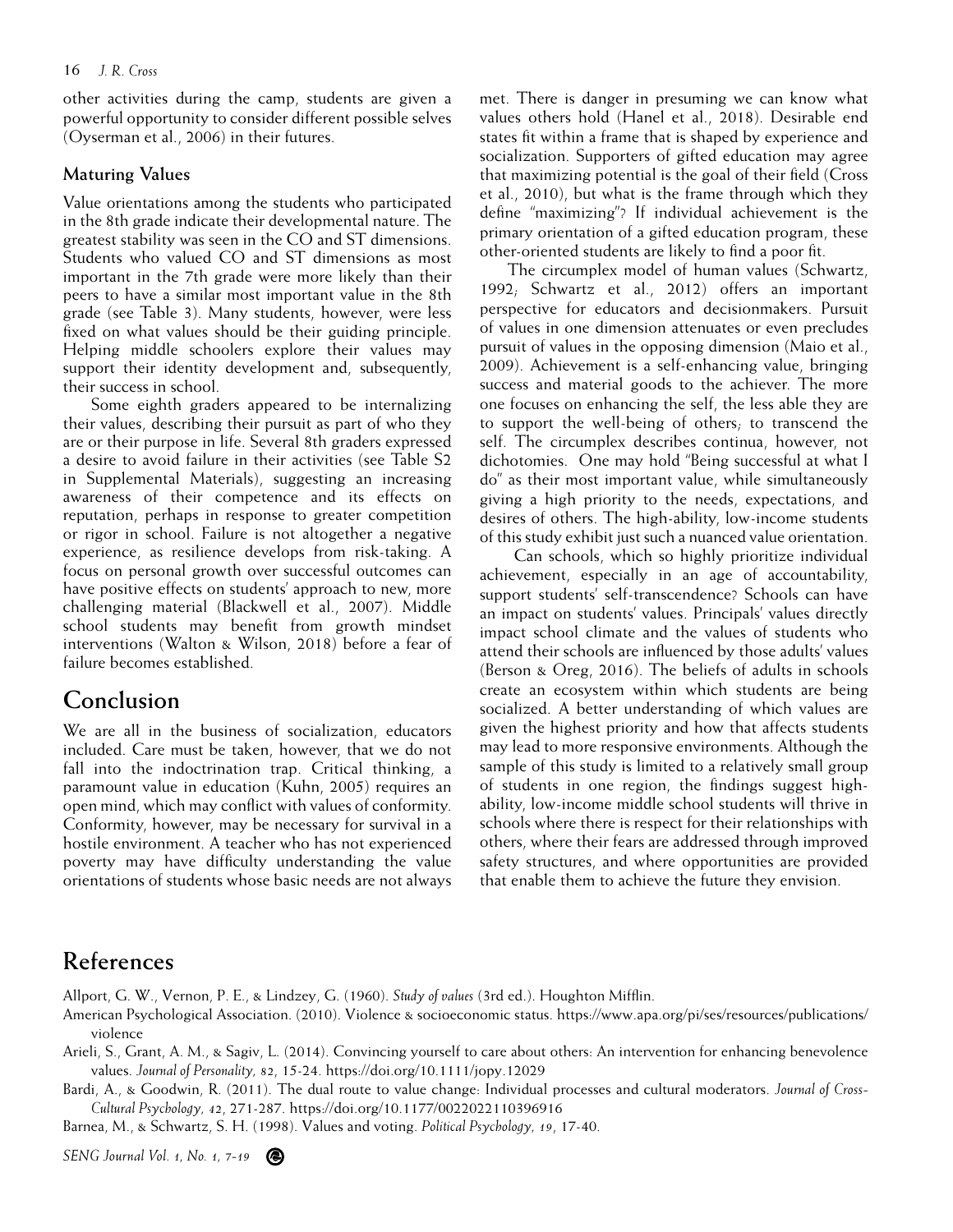- Benish-Weisman, M., Daniel, E., Sneddon, J., & Lee, J. (2019). The relations between values and prosocial behavior among children: The moderating role of age. *Personality and Individual Differences, 141*, 241-247. https://doi.org/10.1016/j.paid.2019.01.019
- Berson, Y., & Oreg, S. (2016). The role of school principals in shaping children's values. *Psychological Science, 27*, 1539-1549. https:// doi.org/10.1177/0956797616670147
- Bilsky, W. & Schwartz, S. H. (1994). Values and personality. *European Journal of Personality, 8*, 163-181. https://doi.org/10.1002/ per.2410080303
- Blackwell, L. S., Trzesniewski, K. H., & Dweck, C. S. (2007). Implicit theories of intelligence predict achievement across an adolescent transition: A longitudinal study and an intervention. *Child Development, 78*, 246-263. https://doi.org/10.1111/j.1467- 8624.2007.00995.x
- Cieciuch, J., Davidov, E., & Algesheimer, R. (2016). The stability and change of value structure and priorities in childhood: A longitudinal study. *Social Development, 25*, 503-527. https://doi.org/10.1111/sode.12147
- Cohen, G. L., Garcia, J., Purdie-Vaughns, V., Apfel, N., & Brzustoski, P. (2009). Recursive processes in self-affirmation: Intervening to close the minority achievement gap. *Science, 324*, 400-403. https://doi.org/10.1126/science.1170769
- Cohrs, J.C., Moschner, B., Maes, J., & Kielmann, S. (2005). Personal values and attitudes toward war. *Peace and Conflict: Journal of Peace Psychology, 11*, 293-312. https://doi.org/10.1207/s15327949pac1103\_5
- Cook, J. E., Purdie-Vaughns, V., Garcia, J., & Cohen, G. L. (2012). Chronic threat and contingent belonging: Protective benefits of values affirmation on identity development. *Journal of Personality and Social Psychology, 102*, 479-496. https://doi.org/10.1037/ a0026312
- Corr, C. A. (2010). Children's emerging awareness and understandings of loss and death. In C. A. Corr & D. E. Balk (Eds.), *Children's encounters with death, bereavement, and coping.* (pp. 21-37). Springer.
- Crocker, J., Niiya, Y., & Mischkowski, D. (2008). Why does writing about important values reduce defensiveness? Self-affirmation and the role of positive other-directed feelings. *Psychological Science, 19*, 740-747. https://doi.org/10.1111/j.1467-9280.2008.02150.x
- Cross, J. R., Bugaj, S. J., & Mammadov, S. (2016). Accepting a scholarly identity: Gifted students, academic crowd membership, and identification with school. *Journal for the Education of the Gifted, 39*, 23-48. https://doi.org/10.1177/0162353215624162
- Cross, J. R., Cross, T. L., & Finch, W. H. (2010). Maximizing student potential versus building community: An exploration of right-wing authoritarianism, social dominance orientation, and preferred practice among supporters of gifted education. *Roeper Review, 32*, 235-248. https://doi.org/10.1080/02783193.2010.508155
- Cross, J. R., Frazier, A. D., Kim, M., & Cross, T. L. (2018). A comparison of perceptions of barriers to academic success among high-ability students from high- and low-income groups: Exposing poverty of a different kind. *Gifted Child Quarterly, 62*, 111- 129. https://doi.org/10.1177/0016986217738050
- Davis, A. N. & Carlo, G. (2020). Maternal warmth and prosocial behaviors among low-SES adolescents: Considering interactions between empathy and moral conviction. *Journal of Moral Education, 49*, 226-240. https://doi.org/10.1080/03057240.2019.1573 723
- Deci, E. L., & Ryan, R. M. (2000). The "what" and "why" of goal pursuits: Human needs and the self-determination of behavior. *Psychological Inquiry, 11*, 227-268. https://doi.org/10.1207/S15327965PLI1104\_01
- Döring, A. K., Makarova, E., Herzog, W., & Bardi, A. (2017). Parent-child value similarity in families with young children: The predictive power of prosocial educational goals. *British Journal of Psychology, 108*, 737-756. https://doi.org/10.1111/bjop.12238
- Döring, A. K., Schwartz, S. H., Cieciuch, J., Groenen, P. J. F., Glatzel, V., Harasimczuk, J., Janowicz, N., Nyagolova, M., Scheefer, E. R., Allritz, M., Milfont, T. L., & Bilsky, W. (2015). Cross-cultural evidence of value structures and priorities in childhood. *British Journal of Psychology, 106*(4), 675-699. https://doi.org/10.1111/bjop.12116
- Eccles, J. S., & Roeser, R. W. (2009). Schools, academic motivation, and stage-environment fit. In R. M. Lerner & L. Steinberg (Eds.), *Handbook of adolescent psychology* (3rd ed., pp. 404-434). Wiley. https://doi.org/10.1002/9780470479193.adlpsy001013
- Finch, W. H., & Finch, M. A. (2020). Poverty and Covid-19: Rates of incidence and deaths in the United States during the first 10 weeks of the pandemic. *Frontiers in Sociology, 5*, 47. https://doi.org/10.3389/fsoc.2020.00047
- Fletcher, K. L., & Speirs Neumeister, K. L. (2012). Research on perfectionism and achievement motivation: Implications for gifted students. *Psychology in the Schools, 49*, 668-677. https://doi.org/10.1002/pits.21623
- Frazier, D., Cross, J. R., Cross, T. L., & Kim, M. (2021). "The spirit is willing": A study of school climate, bullying, self-efficacy, and resilience in high-ability low-income youth. *Roeper Review, 43*, 7-20. https://doi.org/10.1080/02783193.2020.1840465
- Hanel, P. H. P., Wolfradt, U., Coelho, G. L. de H., Wolf, L. J., Vilar, R., Monteiro, R. P., Gouveia, V. V., Crompton, T., & Maio, G. R. (2018). The perception of family, city, and country values is often biased. *Journal of Cross-Cultural Psychology, 49(*5), 831- 850. https://doi.org/10.1177/0022022118767574
- Hitlin, S. (2003). Values as the core of personal identity: Drawing links between two theories of self. *Social Psychology Quarterly, 66*, 118-137. https://doi.org/10.2307/1519843
- Juvonen, J., Graham, S., & Schuster, M. (2003). Bullying among young adolescents: The strong, the weak, and the troubled. *Pediatrics, 112*, 1231-1237. https://doi.org/10.1542/peds.112.6.1231
- Kuhn, D. (2005). *Education for thinking.* Harvard University Press.

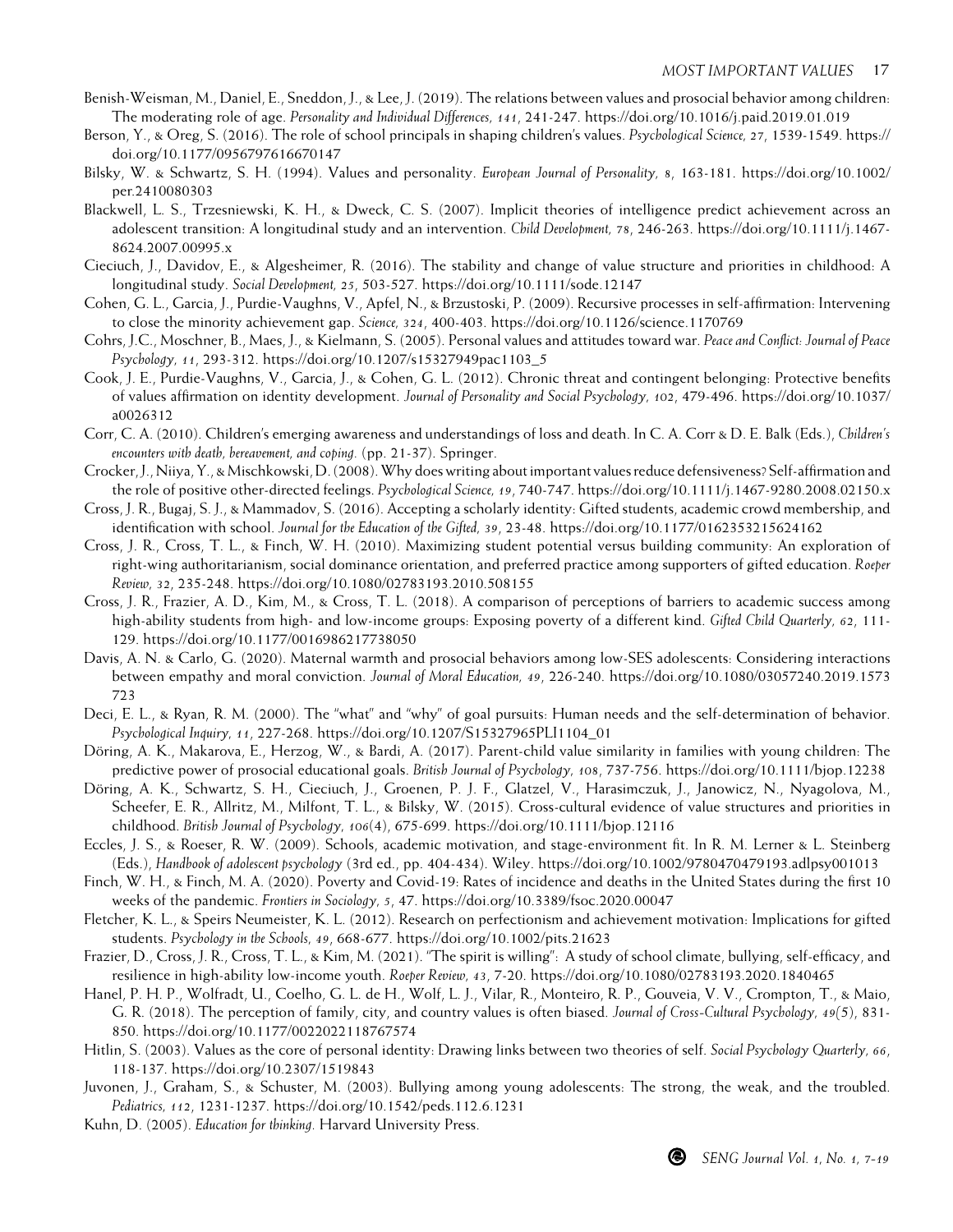- Logel, C., Kathmandu, A., & Cohen, G. L. (2019). Affirmation prevents long-term weight gain. *Journal of Experimental Social Psychology, 81*, 70-75. https://doi.org/10.1016/j.jesp.2018.07.005
- Lubinski, D., Schmidt, D. B., & Benbow, C. P. (1996). A 20-year stability analysis of the study of values for intellectually gifted individuals from adolescence to adulthood. *Journal of Applied Psychology, 81*, 443-451. https://doi.org/10.1037/0021-9010.81.4.443
- Maio, G. R., Pakizeh, A., Cheung, W.-Y., & Rees, K. J. (2009). Changing, priming, and acting on values: Effects via motivational relations in a circular model. *Journal of Personality and Social Psychology, 97*(4), 699-715. https://doi.org/10.1037/a0016420
- Mammadov, S., Cross, T. L., & Ward, T. J. (2018). The Big Five personality predictors of academic achievement in gifted students: Mediation by self-regulatory efficacy and academic motivation. *High Ability Studies, 29*(2), 111-133. https://doi.org/10.1080/13 598139.2018.1489222
- Markus, H., & Nurius, P. (1986). Possible selves: The interface between motivation and the self-concept. In K. Yardley & T. Honess (Eds.), *Self and identity: Psychosocial perspectives,* (pp. 157-172). Wiley.
- Maslow, A. H. (1987). *Motivation and personality* (2nd ed.). Harper & Row.
- McHugh, M. L. (2012). Interrater reliability: The kappa statistic. *Biochemia Medica, 22*, 276-82. https://doi.org/10.11613/BM.2012.031
- McQueen, A., & Klein, W. (2006). Experimental manipulations of self-affirmation: A systematic review. *Self and Identity, 5*, 289-354. https://doi.org/10.1080/15298860600805325
- Miles, M. B., Huberman, A. M., & Saldaña, J. (2014). *Qualitative data analysis: A methods sourcebook* (3rd ed.). Sage.
- Miyake, A., Kost-Smith, L. E., Finkelstein, N. D., Pollock, S. J., Cohen, G. L., & Ito, T. A. (2010). Reducing the gender achievement gap in college science: A classroom study of values affirmation. *Science, 330*(6008), 1234-1237. https://doi.org/10.1126/ science.1195996
- Murphy, E. F., Gordon, J. D., & Mullen, A. (2004). A preliminary study exploring the value changes taking place in the United States since the September 11, 2001 terrorist attack on the World Trade Center in New York. *Journal of Business Ethics, 50*, 81-96. https://doi.org/10.1023/B:BUSI.0000020879.93654.86
- Office of Disease Prevention and Health Promotion. (2020). Poverty. https://www.healthypeople.gov/2020/topics-objectives/ topic/social-determinants-health/interventions-resources/poverty
- Oyserman, D., Bybee, D., & Terry, K. (2006). Possible selves and academic outcomes: How and when possible selves impel action. *Journal of Personality and Social Psychology, 91*, 188-204. https://doi.org/10.1037/0022-3514.91.1.188
- Piirto, J. (2005). I live in my own bubble: The values of talented adolescents. *Journal of Secondary Gifted Education, 16*, 106-118. https:// doi.org/10.4219/jsge-2005-472
- Reeves, R. V., Nzau, S. & Smith, E. (2020, November 19). The challenges facing Black men—and the case for action. https://www. brookings.edu/blog/up-front/2020/11/19/the-challenges-facing-black-men-and-the-case-for-action/
- Richardson, J. B., & Vil, C. S. (2016). 'Rolling dolo': Desistance from delinquency and negative peer relationships over the early adolescent life-course. *Ethnography, 17*(1), 47-71. https://doi.org/10.1177/1466138115609624
- Rokeach, M. (1973). *The nature of human values.* Free Press.
- Rokeach, M., & Cochrane, R. (1972). Self-confrontation and confrontation with another as determinants of long-term value change. *Journal of Applied Social Psychology, 2*, 283-292. https://doi.org/10.1111/j.1559-1816.1972.tb01280.x
- Sagiv, L., & Roccas, S. (2017). What personal values are and what they are not: Taking a cross-cultural perspective. In S. Roccas & L. Sagiv (Eds.), *Values and behavior: Taking a cross cultural perspective* (pp. 3-13). Springer. https://doi.org/10.1007/978-3-319- 56352-7\_1
- Schuster, C., Pinkowski, L., & Fischer, D. (2019). Intra-individual value change in adulthood: A systematic literature review of longitudinal studies assessing Schwartz's value orientations. *Zeitschrift Für Psychologie, 227*(1), 42-52. https://doi.org/10.1027/2151- 2604/a000355
- Schwartz, S. H. (1992). Universals in the content and structure of values: Theoretical advances and empirical tests in 20 countries. In M. P. Zanna (Ed.), *Advances in experimental social psychology* (Vol. 25, pp. 1-65). Academic Press. https://doi.org/10.1016/ S0065-2601(08)60281-6
- Schwartz, S. H., Cieciuch, J., Vecchione, M., Davidov, E., Fischer, R., Beierlein, C., ... Konty, M. (2012). Refining the theory of basic individual values. *Journal of Personality and Social Psychology, 103*, 663-688. https://doi.org/10.1037/a0029393
- Schwartz, S. H., & Rubel, T. (2005). Sex differences in value priorities: Cross-cultural and multimethod studies. *Journal of Personality and Social Psychology, 89*, 1010-1028. https://doi.org/10.1037/0022-3514.89.6.1010
- Schwartz, S. H., & Rubel-Lifschitz, T. (2009). Cross-national variation in the size of sex differences in values: Effects of gender equality. *Journal of Personality and Social Psychology, 97*, 171-185. https://doi.org/10.1037/a0015546
- Sherman, D.K., & Cohen, J.L. (2006). The psychology of self-defense: Self-affirmation theory. In M.P. Zanna (Ed.), A*dvances in experimental social psychology* (Vol. 38, pp. 183-242). Academic Press. https://doi.org/10.1016/S0065-2601(06)38004-5
- Snyder, K. E., Barger, M. M., Wormington, S. V., Schwartz-Bloom, R., & Linnenbrink-Garcia, L. (2013). Identification as gifted and implicit beliefs about intelligence: An examination of potential moderators. *Journal of Advanced Academics, 24*(4), 242-258. https://doi.org/10.1177/1932202X13507971
- Steele, C. (1988). The psychology of self-affirmation: Sustaining the integrity of the self. *Advances in Experimental Social Psychology,*

*SENG Journal Vol. 1, No. 1, 7-19*